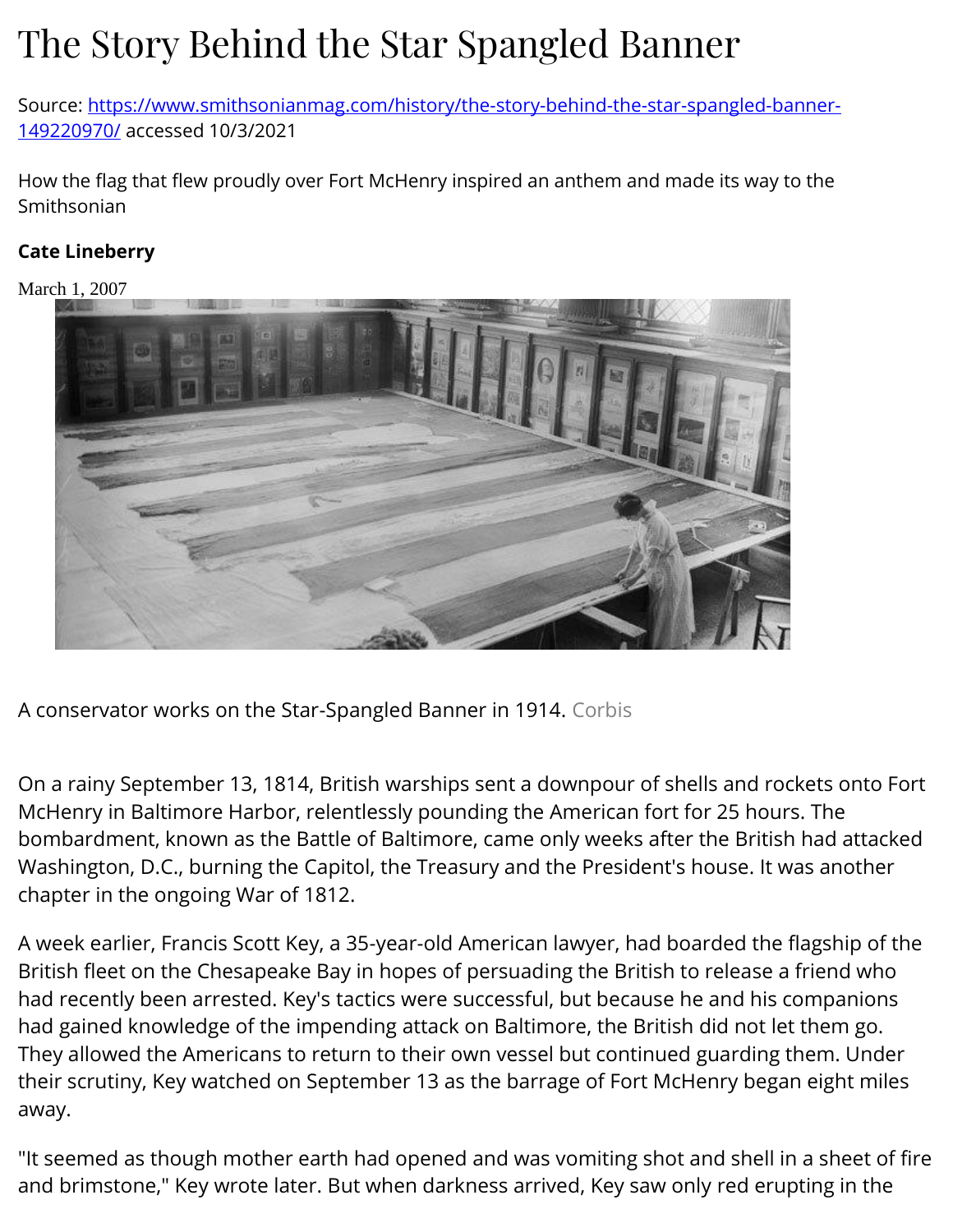night sky. Given the scale of the attack, he was certain the British would win. The hours passed slowly, but in the clearing smoke of "the dawn's early light" on September 14, he saw the [American flag](http://americanhistory.si.edu/starspangledbanner/default.aspx)—not the British Union Jack—flying over the fort, announcing an American victory.

Key put his thoughts on paper while still on board the ship, setting his words to the tune of a popular English song. His brother-in-law, commander of a militia at Fort McHenry, read Key's work and had it distributed under the name "Defence of Fort M'Henry." The *Baltimore Patriot* newspaper soon printed it, and within weeks, Key's poem, now called "The Star-Spangled Banner," appeared in print across the country, immortalizing his words—and forever naming the flag it celebrated.

Nearly two centuries later, the flag that inspired Key still survives, though fragile and worn by the years. To preserve this American icon, experts at the National Museum of American History recently completed an eight-year conservation treatment with funds from Polo Ralph Lauren, The Pew Charitable Trusts and the U.S. Congress. And when the museum reopens in summer 2008, the Star-Spangled Banner will be its centerpiece, displayed in its own state-of-the-art gallery.

"The Star-Spangled Banner is a symbol of American history that ranks with the Statue of Liberty and the Charters of Freedom," says Brent D. Glass, the museum's director. "The fact that it has been entrusted to the National Museum of American History is an honor."

Started in 1996, the Star-Spangled Banner preservation project—which includes the flag's conservation and the creation of its new display in the renovated museum—was planned with the help of historians, conservators, curators, engineers and organic scientists. With the construction of the conservation lab completed in 1999, conservators began their work. Over the next several years, they clipped 1.7 million stitches from the flag to remove a linen backing that had been added in 1914, lifted debris from the flag using dry cosmetic sponges and brushed it with an acetone-water mixture to remove soils embedded in fibers. Finally, they added a sheer polyester backing to help support the flag.

"Our goal was to extend [the flag's] usable lifetime," says Suzanne Thomassen-Krauss, the conservator for the project. The intent was never to make the flag look as it did when it first flew over Fort McHenry, she says. "We didn't want to change any of the history written on the artifact by stains and soil. Those marks tell the flag's story."

While the conservators worked, the public looked on. Over the years, more than 12 million people peered into the museum's glass conservation lab, watching the progress.

"The Star-Spangled Banner resonates with people in different ways, for different reasons," says Kathleen Kendrick, curator for the Star-Spangled Banner preservation project. "It's exciting to realize that you're looking at the very same flag that Francis Scott Key saw on that September morning in 1814. But the Star-Spangled Banner is more than an artifact—it's also a national symbol. It evokes powerful emotions and ideas about what it means to be an American."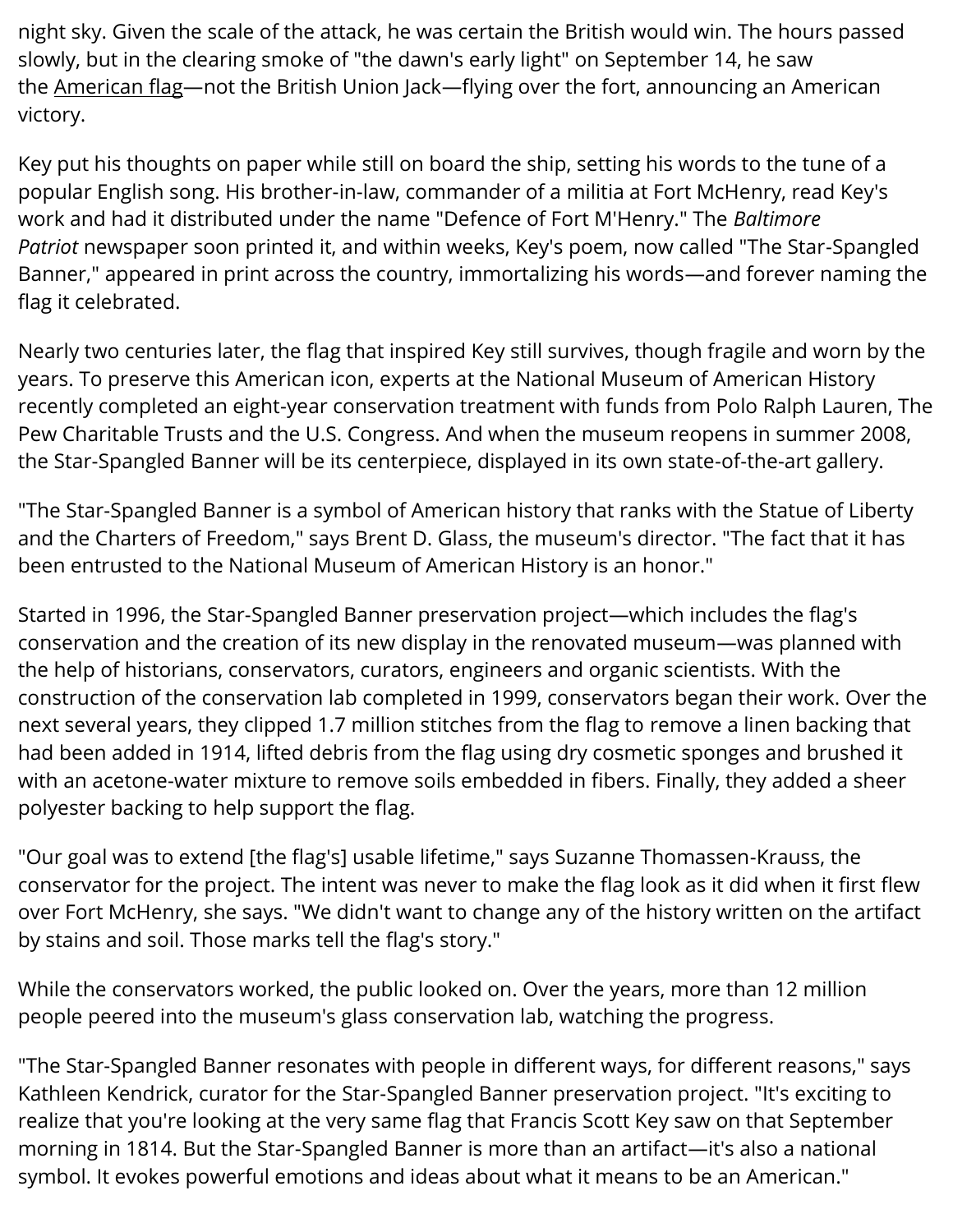



This 1873 image is the first known photograph taken of the Star-Spangled Banner. It was made at the Boston Navy Yard on June 21, 1873.

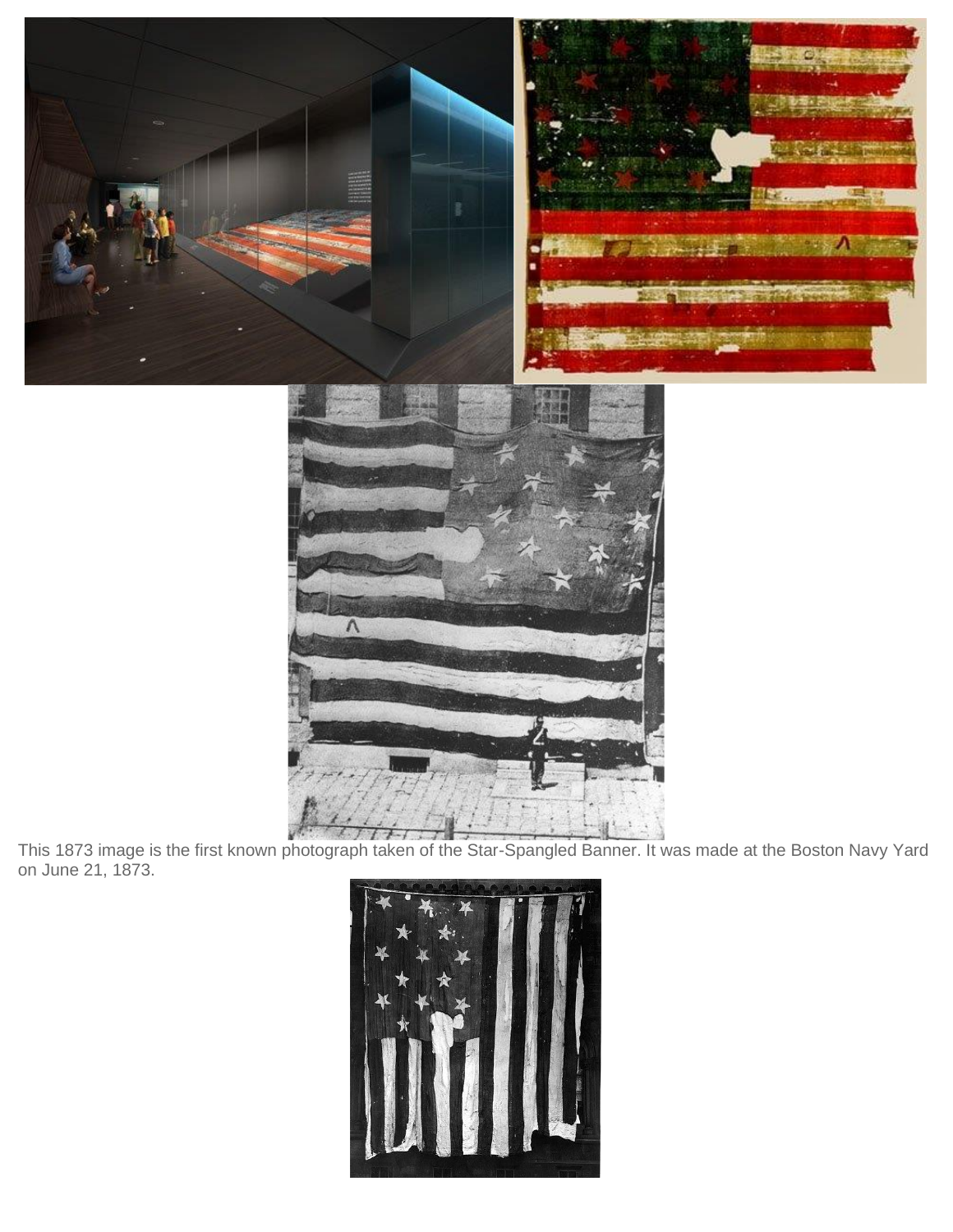

Smithsonian photographers created this composite image of the Star-Spangled Banner in 2004 from 73 separate photographs. The flag's large size (30-by-34 feet) prevented photographers from capturing it in one image while conservators worked on it in the specially-built conservation lab. Courtesy of the National Museum of American History

## **The Flag's Beginnings**

The Star-Spangled Banner's history starts not with Francis Scott Key, but a year earlier with Maj. George Armistead, the commander of Fort McHenry. Knowing that his fort was a likely British target, Armistead told the commander of Baltimore defenses in July 1813 that he needed a flag a big one. "We, sir, are ready at Fort McHenry to defend Baltimore against invading by the enemy…except that we have no suitable ensign to display over the Star Fort, and it is my desire to have a flag so large that the British will have no difficulty in seeing it from a distance."

Armistead soon hired a 29-year-old widow and professional flagmaker, Mary Young Pickersgill of Baltimore, Maryland, to make a garrison flag measuring 30 by 42 feet with 15 stars and 15 stripes (each star and stripe representing a state). A large flag, but one not unusual for the time. Over the next six weeks, Mary, her daughter, three of Mary's nieces, a 13-year-old indentured servant and possibly Mary's mother Rebecca Young worked 10-hour days sewing the flag, using 300 yards of English wool bunting. They made the stars, each measuring two feet in diameter, from cotton—a luxury item at the time. Initially they worked from Mary's home (now a private museum known as the Flag House), but as their work progressed they needed more room and had to move to Claggett's brewery across the street. On August 19, 1813, the flag was delivered to Fort McHenry.

For making the Star-Spangled Banner, Mary was paid \$405.90. She received another \$168.54 for sewing a smaller (17 by 25 feet) storm flag, likely using the same design. It was this storm flag not the garrison flag now known as the Star-Spangled Banner—which actually flew during the battle. The garrison flag, according to eyewitness accounts, wasn't raised until the morning.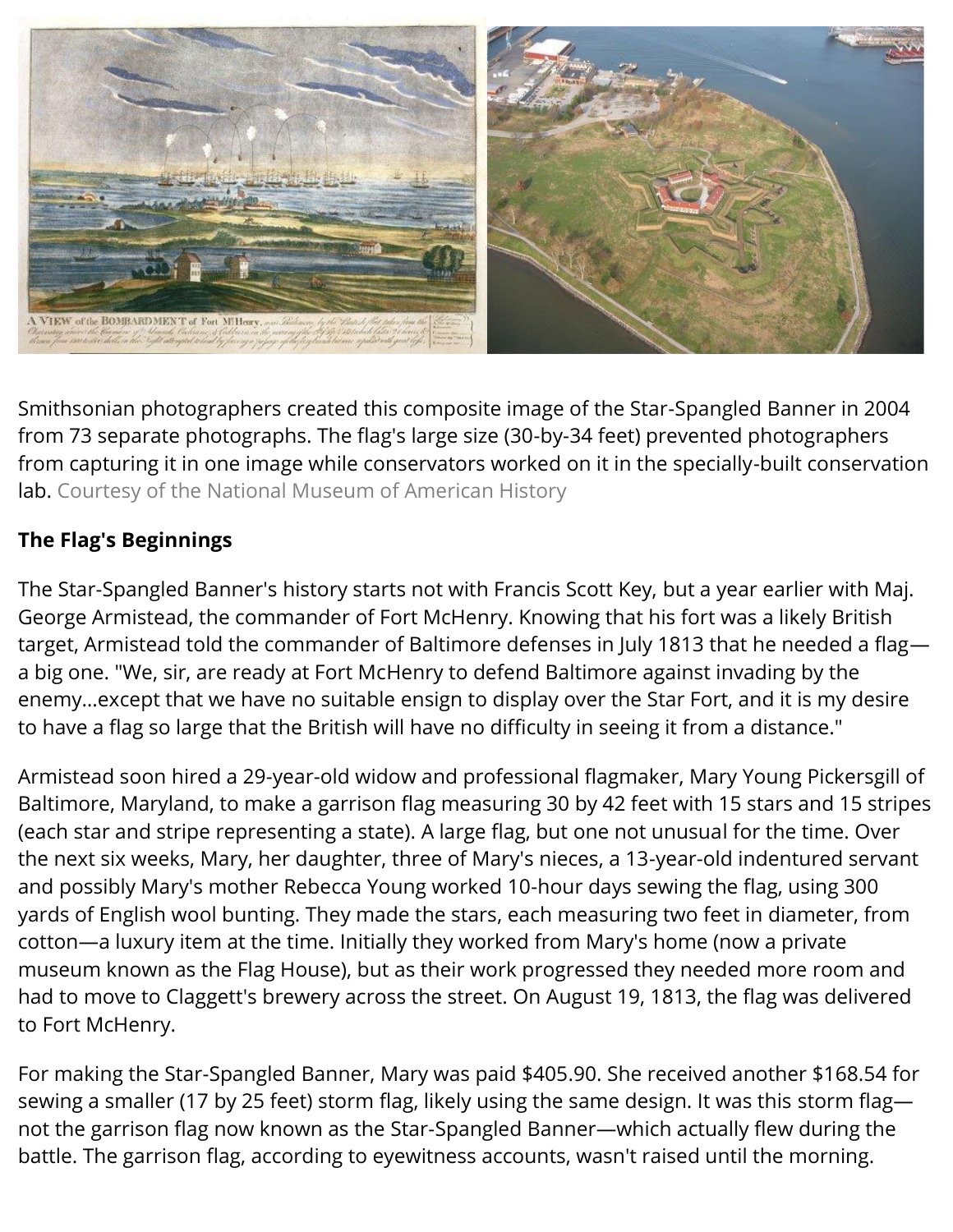## **After the Battle of Baltimore**

Armistead remained in command of Fort McHenry for the rest of his life. Historians are not sure how the Armistead family came into possession of the flag, but upon Armistead's death in 1818, his wife Louisa inherited it. It is she who is thought to have sewed the red upside-down "V" on the flag, beginning the stitches for the letter "A." She is also thought to have begun the tradition of giving pieces of the flag away to honor her husband's memory, as well as the memories of the soldiers who defended the fort under his command.

When Louisa died in 1861, she passed the flag down to their daughter Georgiana Armistead Appleton over the legal objections of their son. "Georgiana was the only child born at the fort, and she was named for her father," says Thomassen-Krauss. "Louisa wanted Georgiana to have it."

## **The Missing Pieces**

In 1873, Georgiana loaned the flag to George Preble, a flag historian who until that time had thought the flag was lost. That same year, Preble had the first known photograph of it taken at the Boston Navy Yard and exhibited it at the New England Historic Genealogical Society, where he stored it until 1876.

While the Star-Spangled Banner was in Preble's care, Georgiana allowed him to give away pieces of the flag as he saw fit. Georgiana, herself, had given away cuttings of the flag to other Armistead descendants, as well as family friends. She once noted, "[H]ad we given all that we have been importuned for little would be left to show." This family tradition continued through 1880 with Armistead's grandson giving away the last documented piece, says Thomassen-Krauss.

Several of these cuttings from the Star-Spangled Banner have been located over the years, including about a dozen that are owned by the American History Museum. "We're aware of at least a dozen more that exist in other museums and private collections," says Kendrick.

But a missing 15th star has never been found. "There's a legend that the star was buried with one of the soldiers from Fort McHenry; another says that it was given to Abraham Lincoln," says Kendrick. "But no real evidence has surfaced to support these stories, and the true fate of the star remains one of the Smithsonian's great unsolved mysteries."

#### **100 Years at the Smithsonian**

After Georgiana's death, the flag passed to Eben Appleton, Armistead's grandson, who loaned it to the city of Baltimore for the 1880 sesquicentennial celebration. It then remained in a safedeposit vault in New York City until Appleton loaned it to the Smithsonian in 1907. Five years later, he made the gift permanent, saying he wanted it to belong "to the Institution in the country where it could be conveniently seen by the public and where it would be well cared for."